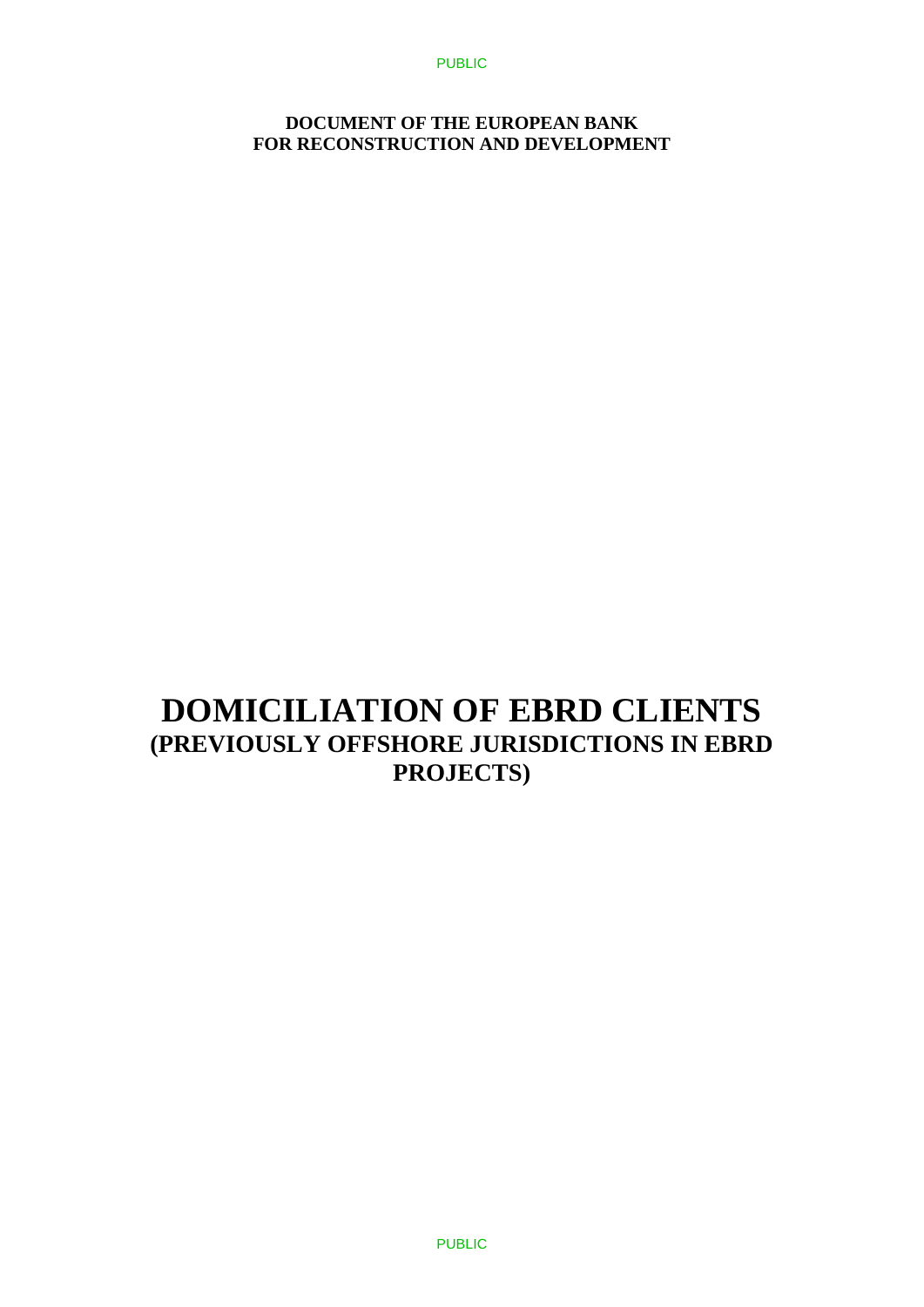#### PUBLIC

#### **Domiciliation of EBRD Clients**

#### *Preamble:*

*As an international financial institution with a mandate to promote transition towards a functioning market economy in its countries of operations, EBRD supports international efforts to discourage tax evasion and other harmful tax practices. In its own operations, the EBRD supports the principle of taxation of economic activity in accordance with the tax laws and international tax treaties of its countries of operations. In this context it is important that local tax authorities have access to the relevant information to monitor compliance with these laws and treaties. This may become more difficult when third countries (or jurisdictions) are chosen as locations for establishment of entities involved in EBRD operations. Therefore when third jurisdictions are used, the EBRD makes use of internationally agreed processes and best practices designed to prevent misuse and to promote transparency and information exchange on tax matters.*

*As mandated by Article 13(i) of the Agreement Establishing the Bank, the EBRD applies "sound banking principles to all its operations". One such principle is to "know your customer", which requires that the Bank conduct appropriate due diligence on project sponsors and the projects themselves. In each case, the corporate governance structure, beneficial ownership, financial transparency and strength, compliance and integrity, including in relation to tax matters, are reviewed according to best practices. Naturally, similar assessments are also made in projects involving intermediate vehicles established in a jurisdiction different from a country of operations, with a view, among others, to obtaining a reasonable level of assurance that the intermediate structure is not set up or used for the purpose of tax evasion, money laundering and terrorism financing.*

*With its project finance and private sector focus, the Bank has had to deal with intermediate vehicles since its inception. This is because the use of such vehicles is not uncommon practice for private sector investors in international project finance and when engaged in crossborder investment. Where third jurisdictions are used, the Bank's long standing practice has also been to satisfy itself that the reasons for using such structures are sound from a business viewpoint. Sound business reasons may include the need to establish a common investment vehicle in a stable and/or investor-friendly jurisdiction. Equally, while the Bank does not want to encourage the use of third jurisdictions, the choice of the jurisdiction may be influenced by the desire to avoid double taxation, as legally permitted by a network of bilateral treaties and national tax laws.*

*Where third jurisdictions are used, the Bank's practice has been to assess whether or not there is a risk that the jurisdictions are associated with improper financial activities. This policy document respects and builds on these objectives and underscores the role of the Bank in supporting international efforts to combat such activities, in particular by making use of the peer group assessments of the Global Forum on Transparency and Exchange of Information for Tax Purposes ("Global Forum") as well as the work of the Financial Action Task Force ("FATF") in countering money laundering and terrorism financing risks.* 

*Prospective clients presenting to the Bank financing proposals that involve a third jurisdiction may be adversely affected by the operation of the policy, particularly where those jurisdictions are poorly rated by the Global Forum. Accordingly, where needed, Management will actively manage its pipeline of operations including by directing the attention of clients to the published findings and overall ratings of the Global Forum and by stressing the risks associated with the jurisdictions not achieving a better rating ahead of the Board consideration of the proposal.*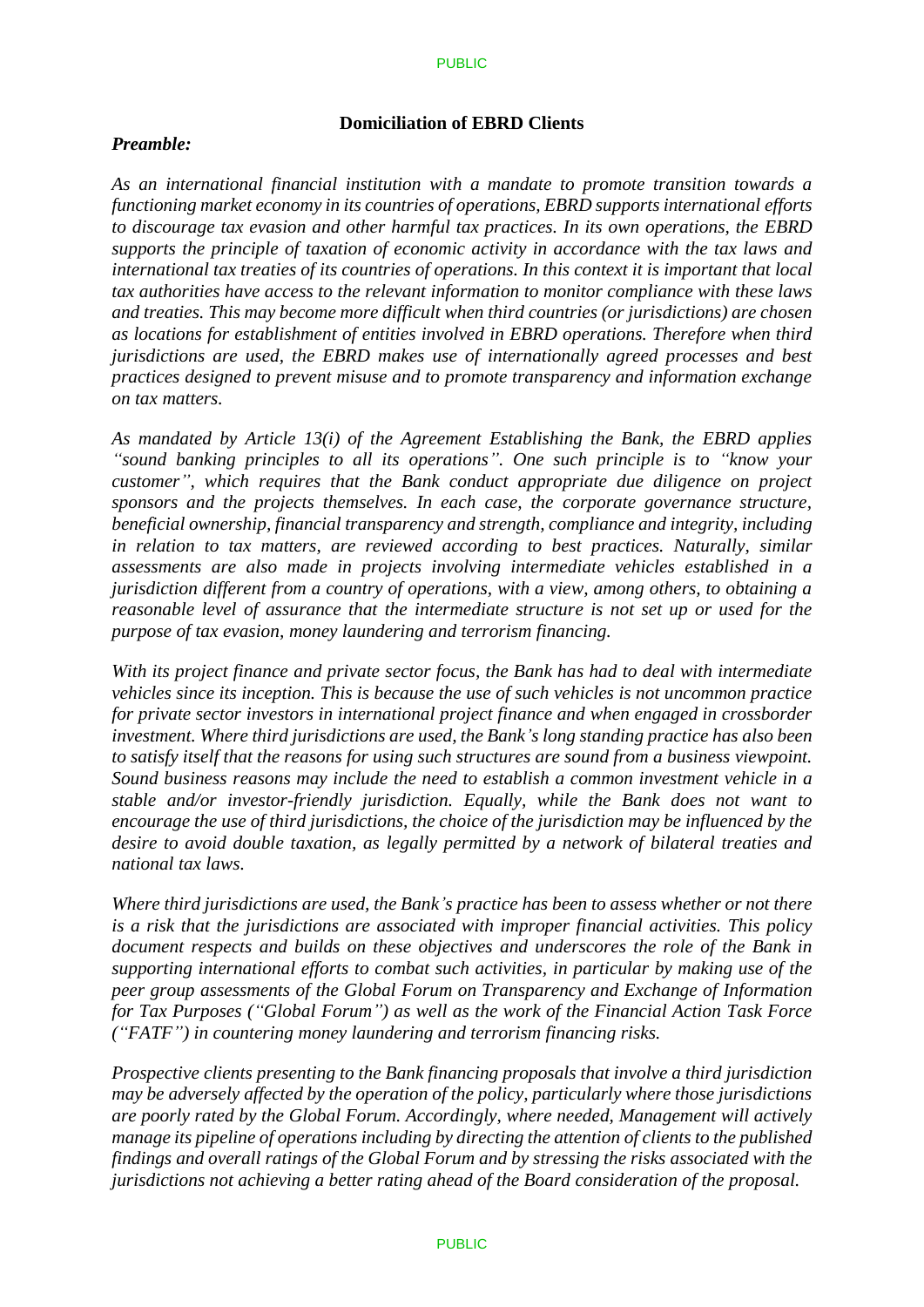## **Definitions**

- (a) Ordinarily the Bank lends to, invests in, or guarantees obligations of, a "**project entity**" established in the country of operations where the project so financed is located. In some cases, however, the borrower, investee or guaranteed entity will be an "**intermediate entity**" established in a "**third jurisdiction**", i.e., a country or territory different from a country of operations.
- (b) In addition, a borrower, investee or guaranteed entity, wherever located, may be controlled by an entity, which "**controlling entity**" is established either in a country of operations or in a third jurisdiction. "Control" for this purpose means the power of an entity to govern the financial and operational policies of the entity of which it is a shareholder.

## **1. Sound business reasons**

Whenever a project considered by the Bank involves an intermediate entity and/or a controlling entity established in a third jurisdiction or in a country of operations different from the country of operations where the project is located, the Bank shall satisfy itself that there are sound business reasons for (i) the use of such third jurisdiction or country of operations, and (ii) the selection of such third jurisdiction or country of operations.

Whether there are sound business reasons in a given project will depend on the surrounding circumstances. Such reasons might include (i) the desire to use a jurisdiction to attract capital from multiple sources, (ii) tax planning using lawful practices and double taxation treaties, provided that it does not involve the elimination or near elimination of taxation deriving from arrangements or methods inconsistent with the declarations, recommendations, or international standards agreed by the OECD or G20 regarding "aggressive tax planning" or base erosion and profit shifting, (iii) the existence of stable legal systems which facilitate contract enforcement and registration of security, (iv) the existence of clear laws regarding issues such as governance, liability and taxation, and (v) recognition of internationally accepted investment agreements, including shareholder agreements and put options, corporate forms that ensure limited liability of shareholders, and instruments such as preferred shares.

#### **2. Principles regarding countries of operations**

In accordance with its mandate to foster transition in all of its countries of operations, the Bank provides financing with respect to projects and clients located in such countries. Nonetheless,

(a) where a country of operations is a jurisdiction in respect of which the FATF has released a public statement formally calling for specified counter-measures by its members and others, the Board shall, promptly after any such public statement has been released, and based on a report from Management, review the situation arising out of the FATF's call; the Board shall determine what appropriate action (including actions identified by the FATF as examples of counter-measures that could be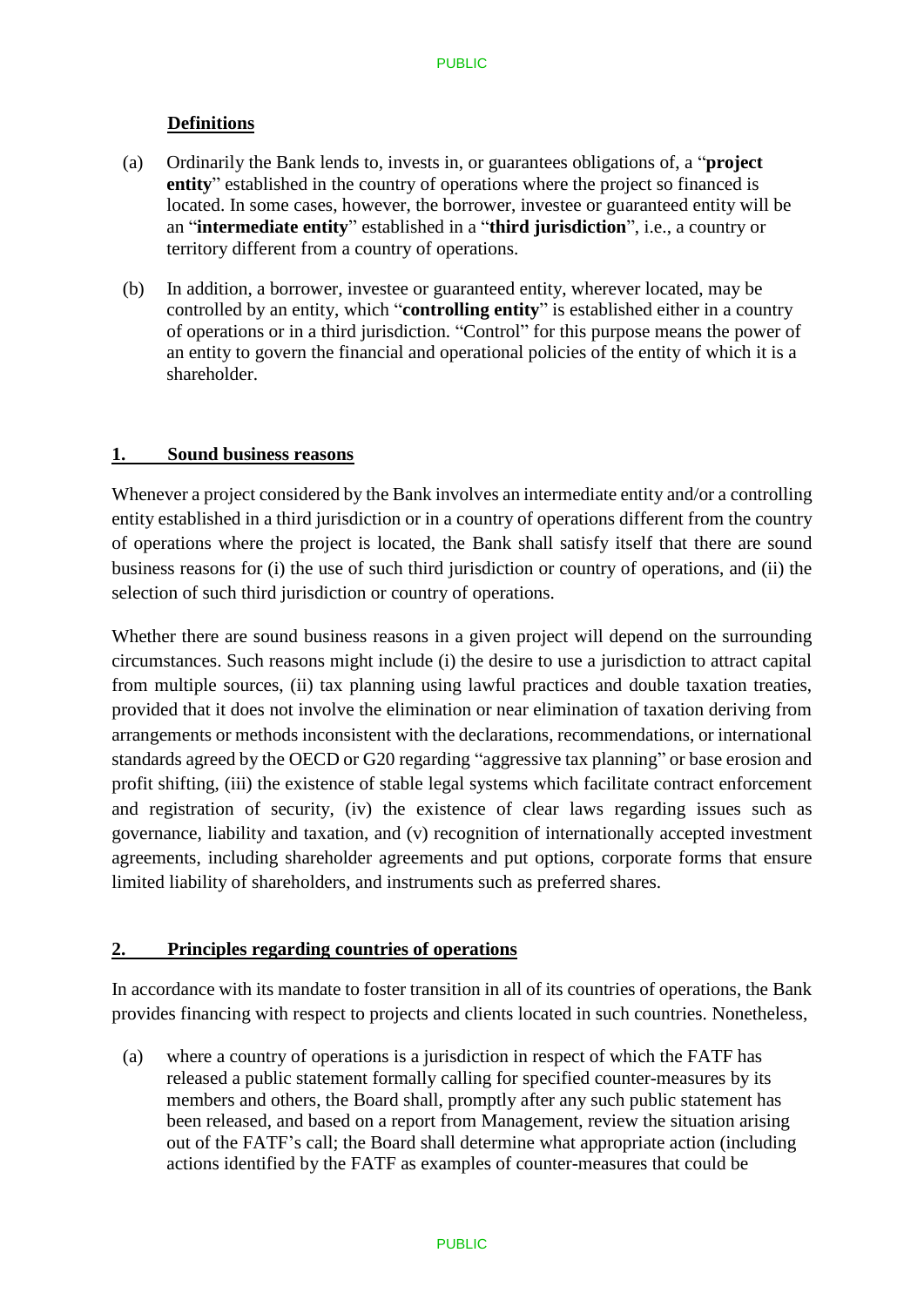undertaken) adapted to the circumstances of the country of operations and consistent with the Agreement Establishing the Bank should be taken by the Bank in respect of that country of operations.

- (b) where a country of operations is a jurisdiction in respect of which the FATF has released a public statement formally calling its members to consider the risks arising from the deficiencies associated with that jurisdiction, any project that involves a project entity, an intermediate entity or a controlling entity established in that jurisdiction shall be referred to the Bank's Office of the Chief Compliance Officer and shall undergo heightened due diligence, in order to satisfy the Board of Directors that the entities established in that jurisdiction are not being used as vehicles for moneylaundering or terrorism financing.
- (c) where a country of operations is a jurisdiction in respect of which the FATF has released a public document identifying jurisdictions with strategic AML/CFT deficiencies that have developed an action plan with the FATF and provided a written high-level political commitment to address the identified deficiencies, any project that involves a project entity, an intermediate entity or a controlling entity established in that jurisdiction shall be referred to the Bank's Office of the Chief Compliance Officer and shall undergo usual or heightened due diligence, as may be deemed appropriate by Management.

#### **3. Principles regarding entities established in a third jurisdiction**

Whenever a project considered by the Bank involves an intermediate entity and/or a controlling entity established in a third jurisdiction:

#### *Substantial implementation of the tax standard*

(a) The Bank shall not provide financing where the third jurisdiction has not substantially implemented the internationally agreed tax standard endorsed by the UN Committee of Experts on International Cooperation in Tax Matters in 2008.

Whether a third jurisdiction has or has not substantially implemented the internationally agreed tax standard is to be determined by reference to the last Progress Report on the Jurisdictions Surveyed by the Global Forum in Implementing the Internationally Agreed Tax Standard. If however a third jurisdiction is not covered by the Report, the question of whether that jurisdiction has or has not substantially implemented the internationally agreed tax standard shall be resolved after consultation with the secretariat of the Global Forum.

#### *Effective implementation of the tax standard*

(b) The Bank shall not provide financing where the third jurisdiction is not effectively implementing the internationally agreed tax standard.

Whether a third jurisdiction is or is not effectively implementing its commitment to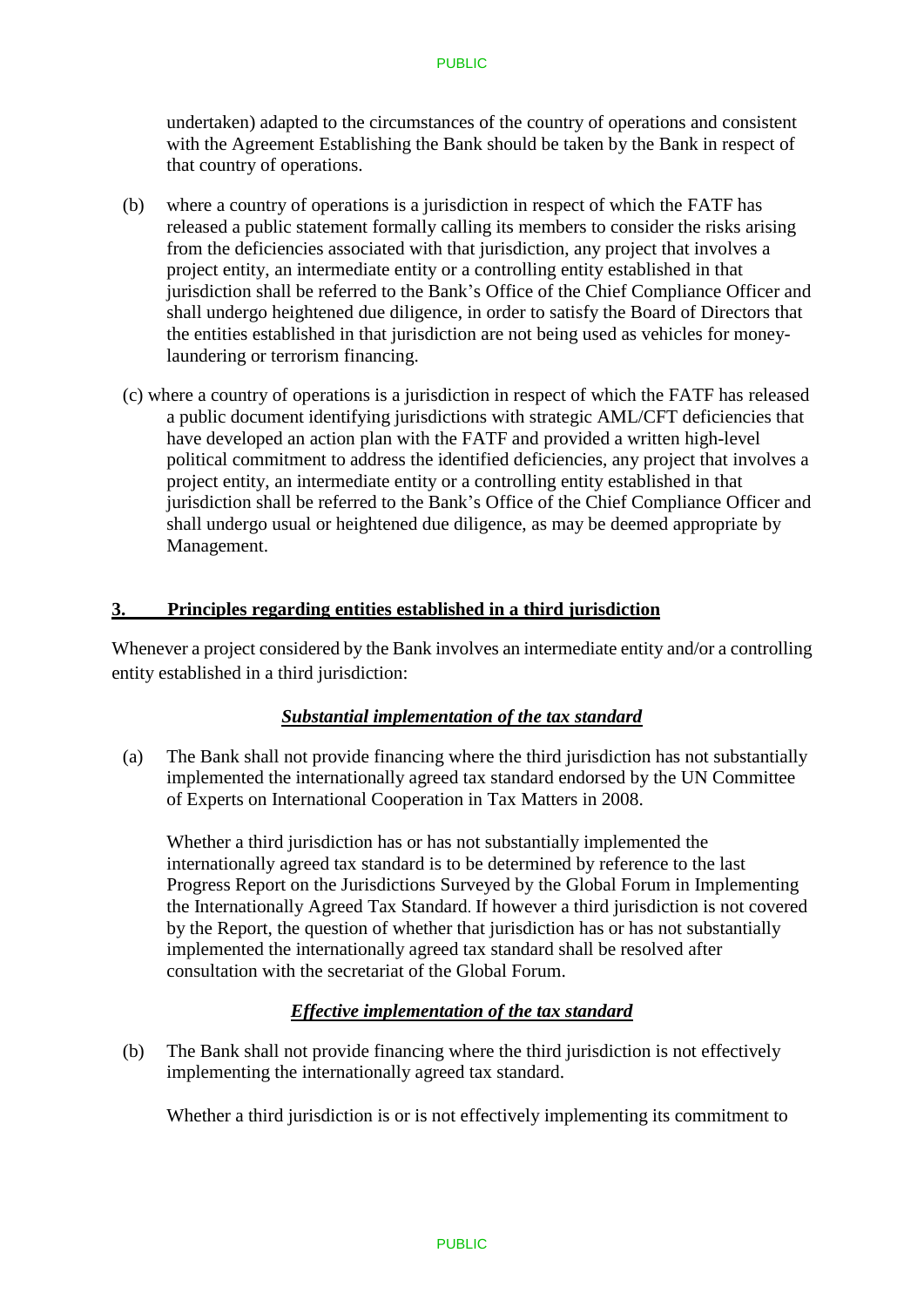#### PUBLIC

the internationally agreed tax standard is to be determined by reference to the work of the peer review process of the Global Forum. More particularly:

- (i) a third jurisdiction for which no phase 1 review has been undertaken or completed but which has substantially implemented the internationally agreed tax standard shall be deemed to be effectively implementing its commitment to the internationally agreed tax standard.
- (ii) a third jurisdiction for which a phase 1 review has been completed but where the Global Forum has determined that a phase 2 review will not take place until additional steps have been taken by the jurisdiction and found sufficient and satisfactory by the Global Forum, shall be deemed not to be effectively implementing its commitment to the internationally agreed tax standard.
- (iii) a third jurisdiction for which a phase 2 review has been completed and for which an overall rating of "compliant" or "largely compliant" has been issued by the Global Forum shall be deemed to be effectively implementing its commitment to the internationally agreed tax standard.
- (iv) a third jurisdiction for which a phase 2 review has been completed and for which an overall rating of "partially compliant" or "non-compliant" has been issued by the Global Forum shall be deemed not to be effectively implementing its commitment to the internationally agreed tax standard.

If the work of the peer review process of the Global Forum does not extend to a third jurisdiction, the question of whether that jurisdiction is effectively implementing its commitment to the internationally agreed tax standard shall be resolved after consultation with the secretariat of the Global Forum.

#### *Fight against money laundering and terrorism financing*

- (c) The Bank shall not provide financing where the third jurisdiction is a jurisdiction in respect of which the FATF has released a public statement formally calling for specified counter-measures by its members and others.
- (d) The Bank may provide financing where the third jurisdiction is a jurisdiction in respect of which the FATF has released a public statement formally calling its members to consider the risks arising from the deficiencies associated with such jurisdiction, but only if the project has been referred to the Bank's Office of the Chief Compliance Officer and has undergone heightened due diligence, in order to satisfy the Board of Directors that the intermediate or controlling entity established in that jurisdiction is not being used as a vehicle for money-laundering or terrorism financing.
- (e) The Bank may provide financing where the third jurisdiction is a jurisdiction in respect of which the FATF has released a public document identifying jurisdictions with strategic AML/CFT deficiencies that have developed an action plan with the FATF and provided a written high-level political commitment to address the identified deficiencies, but only if the project has been referred to the Bank's Office of the Chief Compliance Officer and has undergone usual or heightened due diligence, as may be deemed appropriate by Management.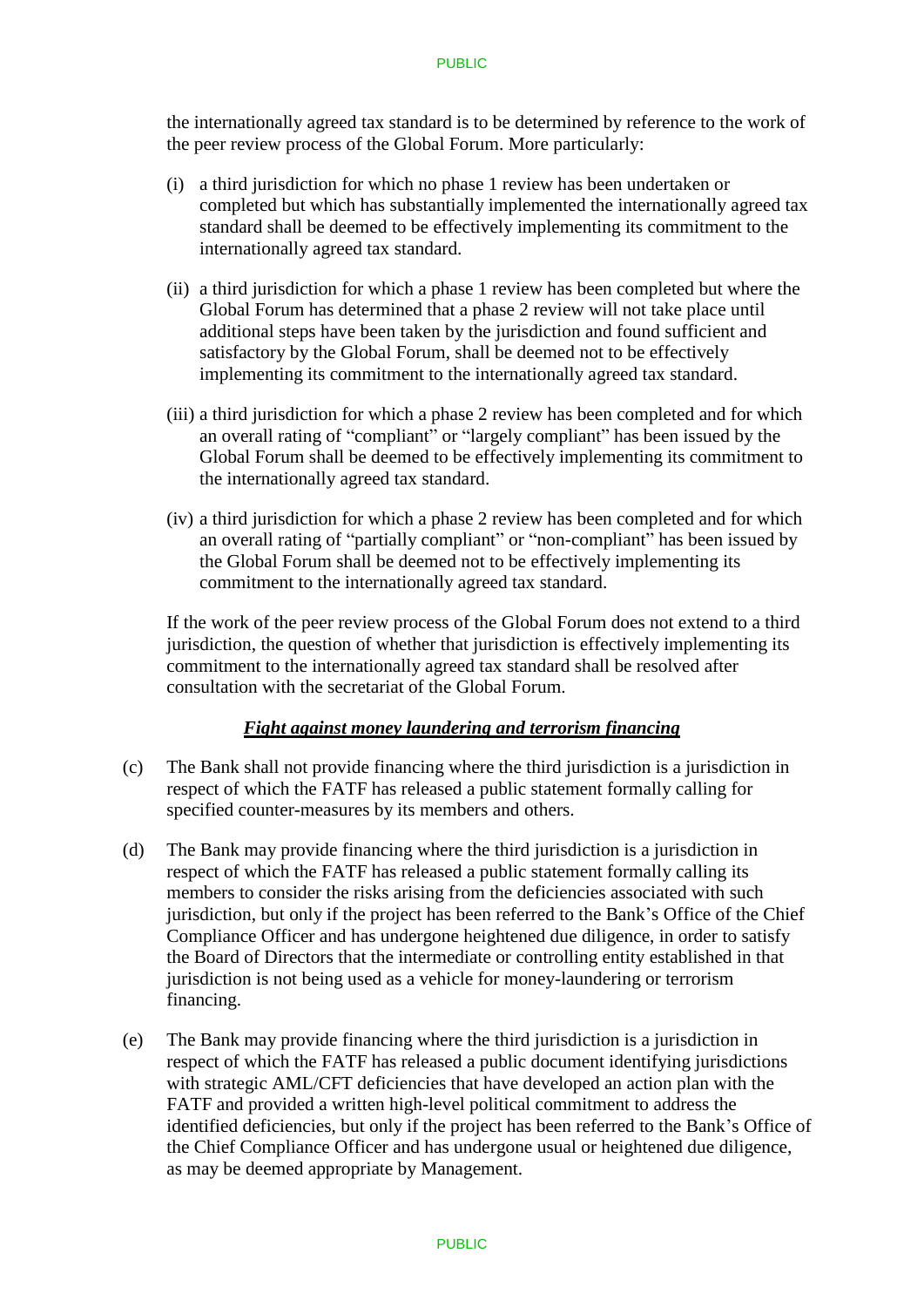## **4. Suspension of Sections 3 (b)(ii) and (iv)**

- (a) For any third jurisdiction to which Section  $3(b)(ii)$  applies:
	- (i) Unless the Board of Directors decides otherwise, the operation of that Section shall be suspended for a period of eight months starting from the date of the publication of the report of the Global Forum, provided that such jurisdiction has made, no later than three months after the date of such publication, a commitment to correct the deficiencies identified in the report of the Global Forum. Such commitment shall be evidenced by an express undertaking to the Bank or a public expression of intent to execute concrete plans for legislative or other governmental and/or administrative action to address any such deficiencies within a reasonable timeframe. Such commitment will be communicated to the Board of Directors.

If the jurisdiction has not made such commitment within three months after the date of the publication of the report of the Global Forum, such suspension period will come to an end.

(ii) If, within the suspension period referred to in (i), the third jurisdiction has filed a request for a supplementary report with the Global Forum and the Global Forum's peer review group has determined that such a review is warranted, the suspension period will be extended until the date when the draft supplementary report approved by the Global Forum's peer review group is submitted to Global Forum's members and observers.

If, within the suspension period referred to in (i), the third jurisdiction has not filed a request for a supplementary report with the Global Forum or the Global Forum's peer review group has not determined that such a review is warranted, such suspension period will come to an end.

(iii) If a draft supplementary report has been approved by the Global Forum's peer review group and submitted to Global Forum's members and observers, and if such report concludes that the third jurisdiction should proceed to a Phase 2 review, the suspension period referred to in (ii) will be extended until the publication of the report as adopted by the Global Forum.

If such report concludes that the third jurisdiction should not proceed to a Phase 2 review, such suspension period will come to an end.

- (iv) No further suspension period shall be granted under this Section 4(a) with respect to any third jurisdiction that has not been authorised by the Global Forum to proceed to a Phase 2 review at the end of any suspension period referred to above.
- (b) For any third jurisdiction to which Section 3(b)(iv) applies:
	- (i) Unless the Board of Directors decides otherwise, the operation of that Section shall be suspended for a period of fourteen months starting from the date of the publication of the overall rating of the Global Forum, provided that such jurisdiction has made, no later than three months after the date of such publication, a commitment to correct the deficiencies identified in the report of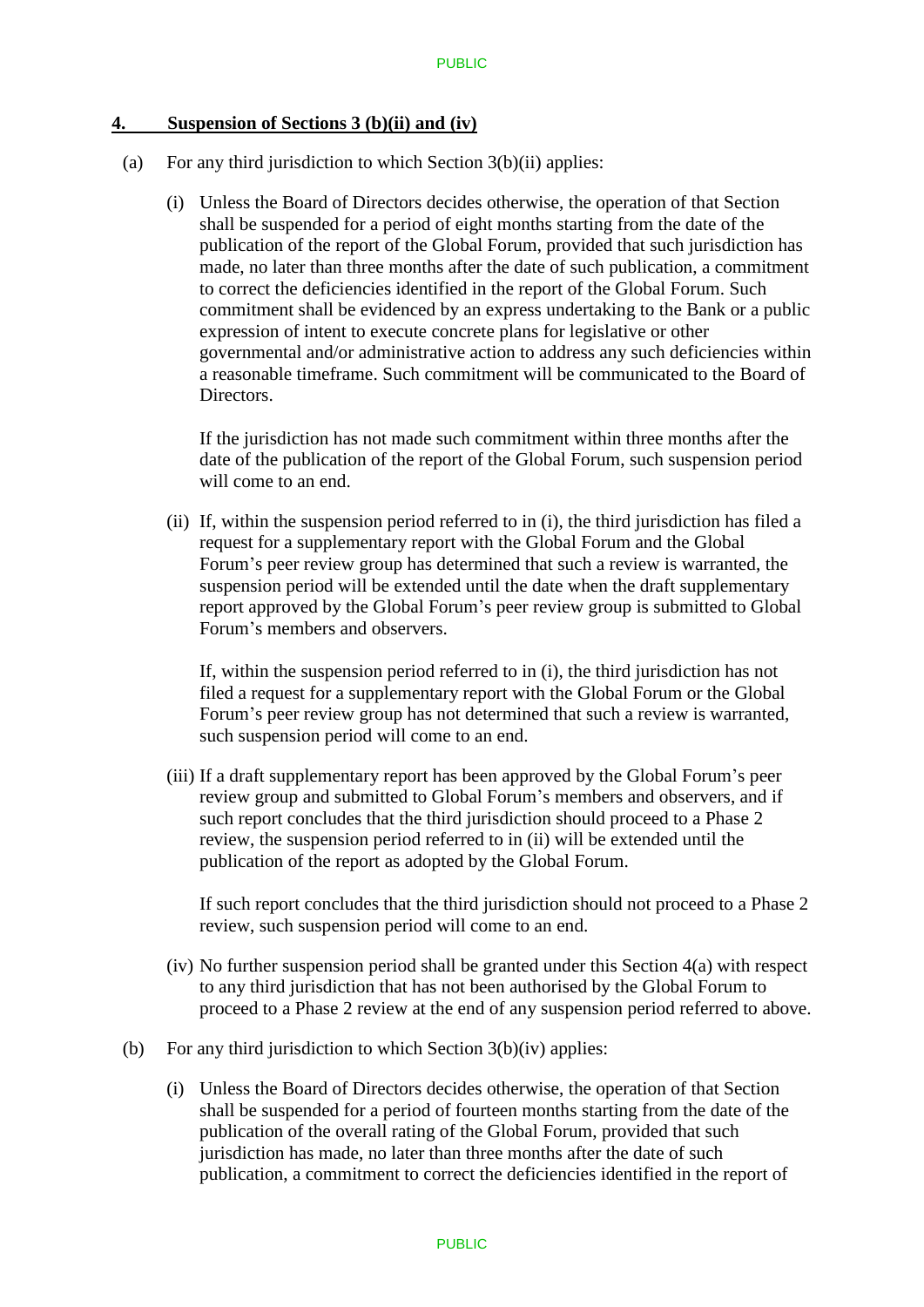the Global Forum. Such commitment shall be evidenced by an express undertaking to the Bank or a public expression of intent to execute concrete plans for legislative or other governmental and/or administrative action to address any such deficiencies within a reasonable timeframe. Such commitment will be communicated to the Board of Directors.

If the jurisdiction has not made such commitment within three months after the date of the publication of the overall rating of the Global Forum, such suspension period will come to an end.

(ii) If, within the suspension period referred to in (i), the third jurisdiction has filed a request for a supplementary report with a view to obtaining a revised overall rating with the Global Forum and the Global Forum's peer review group has determined that an additional review is warranted, the suspension period will be extended until the date when the draft supplementary report approved by the Global Forum's peer review group is submitted to Global Forum's members and observers.

If, within the suspension period referred to in (i), the third jurisdiction has not filed a request for a supplementary report with the Global Forum or the Global Forum's peer review group has not determined that such a review is warranted, such suspension period will come to an end.

(iii) If a draft supplementary report has been approved by the Global Forum's peer review group and submitted to Global Forum's members and observers, and if such report concludes that the third jurisdiction should be issued with a revised overall rating of "largely compliant" or "compliant", the suspension period referred to in (ii) will be extended until the publication of the overall rating as adopted by the Global Forum.

If such report concludes that the third jurisdiction should not be issued with a revised overall rating of "largely compliant" or "compliant", such suspension period will come to an end.

(iv) No further suspension period shall be granted under this Section 4(b) with respect to any third jurisdiction that has not been issued with a revised overall rating of "largely compliant" or "compliant" by the Global Forum at the end of any suspension period referred to above.

#### **5. Exemption where controlling entity is established in its home jurisdiction**

The beneficiary of a Bank's loan, equity investment and/or guarantee may be an entity established in the country of operations where the project is located while the controlling entity is established in a third jurisdiction. Such is the case, for instance, when a foreign strategic investor has acquired or – concurrently with the Bank's operation – is acquiring a majority interest in the project entity.

Situations where the controlling entity is established in its home jurisdiction shall not be reviewed under Sections 1 and 3(a) and (b) of this policy if the controlling entity is established: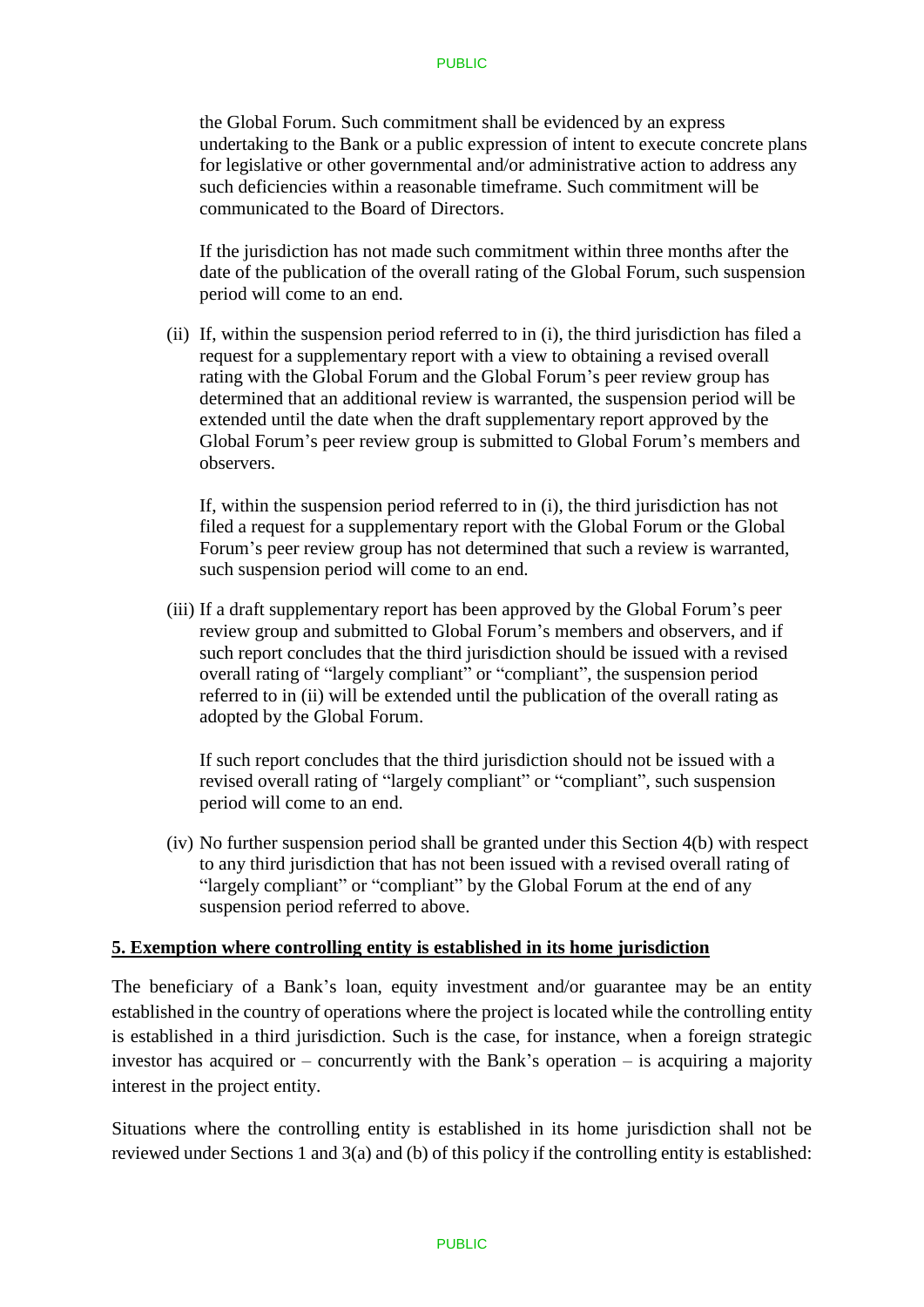- (i) in the same jurisdiction as the entities or individuals who ultimately control it, or
- (ii) in the jurisdiction where its capital stock has its primary listing.

If however the controlling entity chooses to invest through a holding company established in another third jurisdiction then the situation must be reviewed under this policy. Likewise, where the controlling entity is itself controlled by entities and individuals established in a different jurisdiction, the situation shall be reviewed under Sections 1 and 3(a) and (b) of this policy.

Furthermore, where the controlling entity's home jurisdiction appears on a public statement or document released by the FATF, the situation shall be reviewed under Sections 3(c), (d) or (e) of this policy.

## **6. Exemption in case of relocation of affected entity**

Notwithstanding Section 3, the Bank may provide financing where, as a condition of providing such financing, it secures a contractual undertaking (the breach of which would entitle the Bank to exercise legal remedies) to change the place of incorporation of the intermediate or controlling entity within a reasonable time of signing the principal financing documents, which documents would set out a specific timetable within which the change is to take place. In such a case, the choice of jurisdiction should be consistent with the principles set out in Section 3.

#### **7. Information of the Board of Directors**

- (a) Where Section 2(b) or Section 3(d) applies, the President's Recommendation and the Board Report shall confirm that the project was referred to the Bank's Office of the Chief Compliance Officer and underwent heightened due diligence.
- (b) Where Section 2(c) or Section 3(e) applies, the President's Recommendation and the Board Report shall confirm that the project was referred to the Bank's Office of the Chief Compliance Officer and underwent usual or heightened due diligence as was deemed appropriate by Management.
- (c) Where Section 4 applies, the President's Recommendation and the Board Report shall confirm that the conditions set forth in such Section are met. The annex to the Board Report submitted for each project shall also set out whether the use of a third jurisdiction or the selection of such third jurisdiction is related to the deficiencies identified by the Global Forum and will disclose any relevant information made available by the Global Forum secretariat to the Bank which may have a bearing on the matter.
- (d) Where Sections 1, 3 or 6 applies, the Board Report shall contain an annex setting out the sound business reasons, such as those referred to in Section 1, for (i) the use of such third jurisdiction or country of operations, and (ii) the selection of third such jurisdiction or country of operations. Except in the case of repeat or follow-on projects with the same client, the information will be based on detailed replies from the client, including supporting documents, supplied in response to a questionnaire prepared by Management for this purpose. In determining whether the reasons